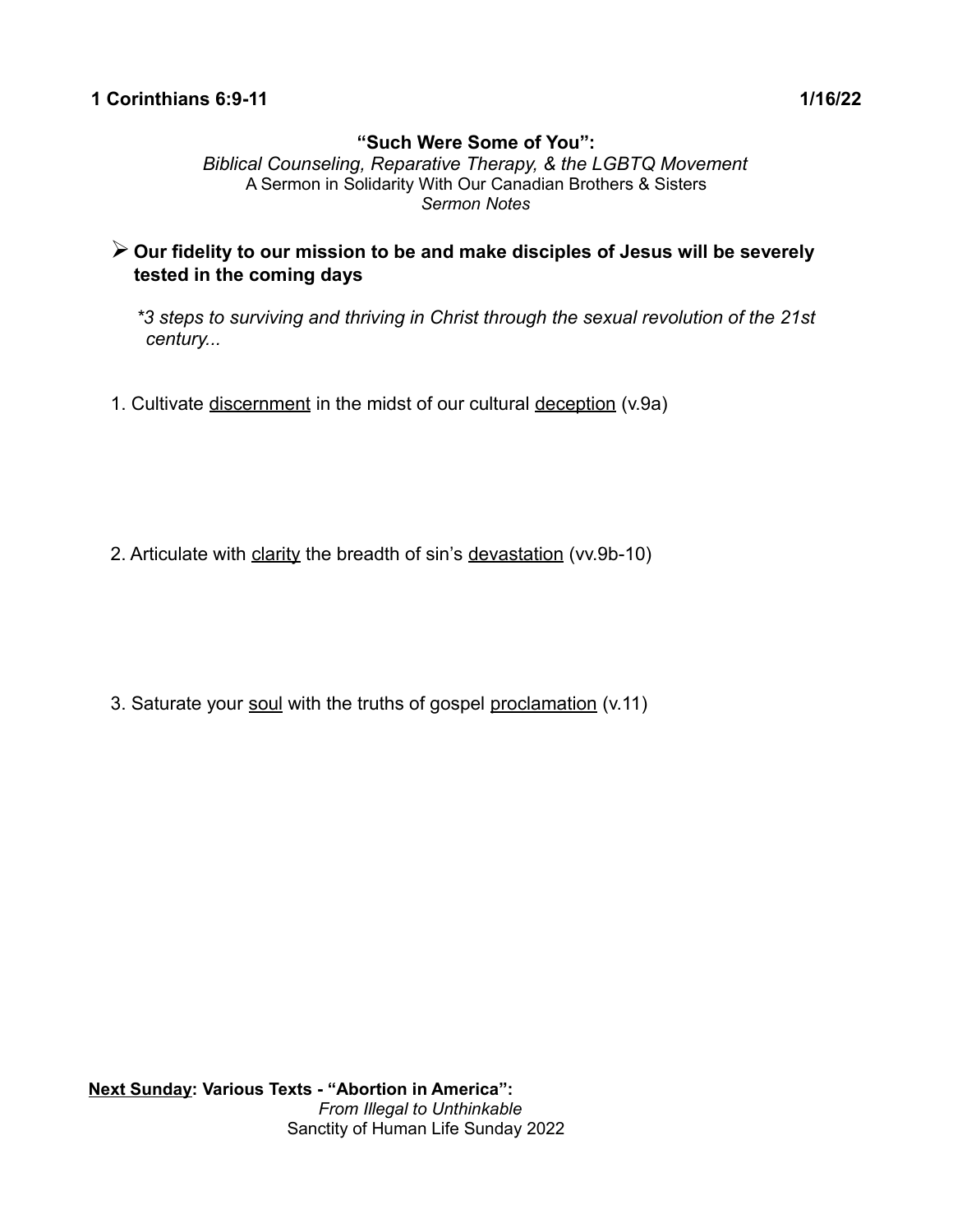# **Community Group Study Guide**

For the Week of January 16th-22nd

### **Getting Started**

1. This week's sermon was prepared in response to a call issued by Dr. John MacArthur, pastor of Grace Community Church in Sun Valley, California issued on behalf of pastors and churches in Canada. If you're accessing this content on an electronic device, click [here](https://www.gracechurch.org/news/posts/2307) to watch a brief video clip as well as read a short letter that explains the background. If you prefer to run a Google search, look for "A Stand on Biblical Sexual Morality" and a link to the Grace Community Church website should take you there. After watching the video and reading the letter, discuss your initial reactions as a group.<sup>[1](#page-1-0)</sup>

### **Digging Deeper**

2. Last summer, our own Governor Tim Walz issued an executive order restricting the practice of so-called "conversion therapy" in the state of Minnesota. Here's a [summary](https://mn.gov/governor/news/?id=1055-489791) of that legal action (with a six-page pdf file of the original text of the order [here\)](https://mn.gov/governor/assets/EO%2021-25%20Final%20Signed%20(002)_tcm1055-489794.pdf). A Google search for "Governor Walz conversion therapy" will take you to the story as well. What do you make of this order? What is its purpose? Who does it affect? How will it be enforced? Though churches and Christian ministries are not named, is it reasonable to assume they will be exempt from actions like this one for long?

# **Open Your Bible to 1 Corinthians 6:9-11…**

- 3. In verse 9, Paul explicitly tells us that "...the unrighteous will not inherit the kingdom of God…". Who are the "unrighteous"? How does the immediate context furnish this answer for us? At the same time, Paul proclaims (in Romans 3:9, quoting Psalm 14:1-3) that: "None is righteous, no, not one; no one understands; no one seeks for God." Are we to conclude that no one will inherit the kingdom of God? What is the answer to this puzzle? (*hint*: if find yourself struggling on this one, look ahead to question #7)
- 4. One example of the "unrighteous" in this vice list<sup>[2](#page-1-1)</sup> are those Paul describes as "men who practice homosexuality". In the original language, this is actually "...two Greek terms translated by this phrase refer[ring] to the passive and active partners in consensual homosexual acts"<sup>[3](#page-1-2)</sup>. Given the broader biblical instruction in this area, how much of what's become known as the LGBTQ movement falls under the condemnation of such texts (see Genesis 19:1-38; Leviticus 18:22; 20:13; Deuteronomy 22:5; Romans 1:18-32; 1 Timothy 1:9-10; and Jude 6-7)?

<span id="page-1-0"></span><sup>1</sup> Note as well a proposed [ordinance](https://www.change.org/p/west-lafayette-city-council-stand-against-the-ordinance) in West Lafayette, Indiana that essentially amounts to a direct attack on the significant biblical counseling ministry of Faith Church (the local congregation whose leaders have trained many of our biblical counselors). See this [open letter](https://blogs.faithlafayette.org/church/an-open-letter-from-pastor-steve-viars-in-regards-to-the-west-lafayette-city-councils-proposed-ordinance-no-31-21/) from Pastor Steve Viars to his congregation about the proposed ordinance.

<span id="page-1-1"></span><sup>2</sup> **Bonus question**: There are nine sins enumerated in this New Testament vice list. What is the effect of Paul placing "men who practice homosexulity" alongside other sins such as theft or drunkenness?

<span id="page-1-2"></span><sup>3</sup> Footnote #2 in the English Standard Version on 1 Corinthians 6:9.